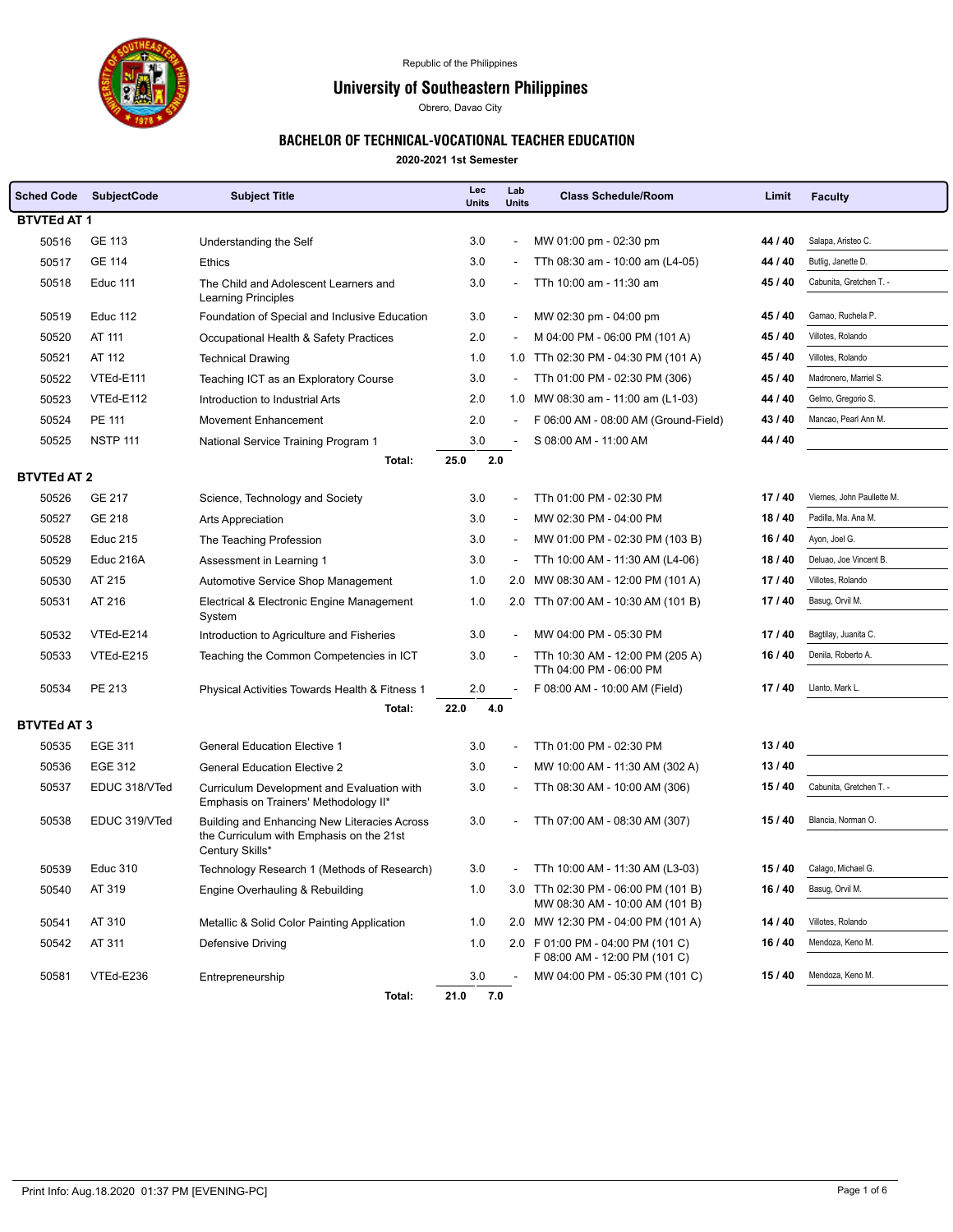|                     | Sched Code SubjectCode    | <b>Subject Title</b>                                                                                        | Lec<br><b>Units</b> | Lab<br><b>Units</b>      | <b>Class Schedule/Room</b>                              | Limit   | <b>Faculty</b>             |  |
|---------------------|---------------------------|-------------------------------------------------------------------------------------------------------------|---------------------|--------------------------|---------------------------------------------------------|---------|----------------------------|--|
| <b>BTVTEd CCT 1</b> |                           |                                                                                                             |                     |                          |                                                         |         |                            |  |
| 50489               | GE 113                    | Understanding the Self                                                                                      | 3.0                 | $\overline{\phantom{0}}$ | TTh 02:30 PM - 04:00 PM                                 | 6/40    | Roble, Catherine M.        |  |
| 50490               | <b>GE 114</b>             | <b>Ethics</b>                                                                                               | 3.0                 | ÷,                       | MW 04:00 PM - 05:30 PM                                  | 6/40    | Gura, Elisa Mae O.         |  |
| 50491               | Educ 111                  | The Child and Adolescent Learners and<br><b>Learning Principles</b>                                         | 3.0                 | $\overline{\phantom{a}}$ | MW 08:30 AM - 10:00 AM (104 A)                          | 7/40    | Bontilao, Jovenel E. -     |  |
| 50492               | <b>Educ 112</b>           | Foundation of Special and Inclusive Education                                                               | 3.0                 | $\overline{\phantom{0}}$ | TTh 01:00 PM - 02:30 PM                                 | 6/40    |                            |  |
| 50493               | <b>CCT 111</b>            | Occupational Health & Safety Practices                                                                      | 2.0                 |                          | Th 10:00 AM - 12:00 PM (L1-03)                          | 7/40    | Gelmo, Gregorio S.         |  |
| 50494               | <b>CCT 112</b>            | <b>Technical Drawing</b>                                                                                    | 1.0                 |                          | 1.0 MW 01:00 PM - 03:00 PM (L2-02)                      | 8/40    | Rulida, Leonardo M.        |  |
| 50495               | VTEd-E111                 | Teaching ICT as an Exploratory Course                                                                       | 3.0                 | $\overline{\phantom{a}}$ | F 07:00 AM - 10:00 AM (306)                             | 6/40    | Madronero, Marriel S.      |  |
| 50496               | VTEd-E112                 | Introduction to Industrial Arts                                                                             | 2.0                 |                          | 1.0 TTh 07:30 AM - 10:00 AM (L3-03)                     | 7/40    | Calago, Michael G.         |  |
| 50497               | <b>PE 111</b>             | <b>Movement Enhancement</b>                                                                                 | 2.0                 | $\overline{\phantom{a}}$ | F 10:00 AM - 12:00 PM (Ground-Field)                    | 6/40    | Mancao, Pearl Ann M.       |  |
| 50498               | <b>NSTP 111</b>           | National Service Training Program 1                                                                         | 3.0                 |                          | S 08:00 AM - 11:00 AM                                   | 6/40    |                            |  |
|                     |                           | Total:                                                                                                      | 25.0<br>2.0         |                          |                                                         |         |                            |  |
| <b>BTVTEd CCT 2</b> |                           |                                                                                                             |                     |                          |                                                         |         |                            |  |
| 50499               | GE 217                    | Science, Technology and Society                                                                             | 3.0                 | ÷,                       | MW 01:00 PM - 02:30 PM (L3-02)                          | 16/40   | Viernes, John Paullette M. |  |
| 50500               | GE 218                    | <b>Arts Appreciation</b>                                                                                    | 3.0                 | $\overline{a}$           | TTh 01:00 PM - 02:30 PM (L4-06)                         | 16/40   | Padilla, Ma. Ana M.        |  |
| 50501               | Educ 215                  | The Teaching Profession                                                                                     | 3.0                 | $\overline{\phantom{a}}$ | TTh 02:30 PM - 04:00 PM (307)                           | 8/40    | Blancia, Norman O.         |  |
| 50502               | Educ 216A                 | Assessment in Learning 1                                                                                    | 3.0                 | ÷,                       | MW 08:30 AM - 10:00 AM (L4-05)                          | 16/40   | Deluao, Joe Vincent B.     |  |
| 50503               | <b>CCT 215</b>            | Masonry                                                                                                     | 2.0                 |                          | 2.0 TTh 08:00 AM - 12:00 PM (105 B)                     | 16/40   | Deligero, Joseph           |  |
| 50504               | <b>CCT 216</b>            | <b>Elementary Surveying</b>                                                                                 | 1.0                 |                          | 2.0 MW 08:30 AM - 12:00 PM (L2-02)                      | 4/40    | Rulida, Leonardo M.        |  |
| 50505               | VTEd-E214                 | Introduction to Agriculture and Fisheries                                                                   | 3.0                 |                          | TTh 04:00 PM - 05:30 PM                                 | 16/40   | Bagtilay, Juanita C.       |  |
| 50506               | VTEd-E215                 | Teaching the Common Competencies in ICT                                                                     | 3.0                 | $\overline{\phantom{a}}$ | MW 04:00 PM - 06:00 PM (205 A)<br>F 07:00 AM - 10:00 AM | 16/40   | Denila, Roberto A.         |  |
| 50507               | PE 213                    | Physical Activities Towards Health & Fitness 1                                                              | 2.0                 |                          | F 10:00 AM - 12:00 PM (Ground-Field)                    | 16/40   | Llanto, Mark L.            |  |
|                     |                           | Total:                                                                                                      | 23.0<br>4.0         |                          |                                                         |         |                            |  |
| <b>BTVTEd CCT 3</b> |                           |                                                                                                             |                     |                          |                                                         | 15/40   |                            |  |
| 50508               | <b>EGE 311</b><br>EGE 312 | <b>General Education Elective 1</b>                                                                         | 3.0                 | $\overline{a}$           | TTh 02:30 PM - 04:00 PM (303 A)                         |         |                            |  |
| 50509               |                           | <b>General Education Elective 2</b>                                                                         | 3.0                 | $\overline{a}$           | MW 01:00 PM - 02:30 PM (L4-05)                          | 15/40   | Cubian, Rushdee M.         |  |
| 50510               | EDUC 318/VTed             | Curriculum Development and Evaluation with<br>Emphasis on Trainers' Methodology II*                         | 3.0                 | $\overline{\phantom{0}}$ | TTh 08:30 AM - 10:00 AM (305)                           | 15/40   |                            |  |
| 50511               | EDUC 319/VTed             | Building and Enhancing New Literacies Across<br>the Curriculum with Emphasis on the 21st<br>Century Skills* | 3.0                 | ÷                        | TTh 10:00 AM - 11:30 AM (307)                           | 15/40   | Blancia, Norman O.         |  |
| 50512               | <b>Educ 310</b>           | Technology Research 1 (Methods of Research)                                                                 | 3.0                 |                          | TTh 04:00 PM - 05:30 PM (103 B)                         | 15/40   | Ayon, Joel G.              |  |
| 50513               | <b>CCT 319</b>            | <b>Construction Management</b>                                                                              | 2.0                 |                          | 1.0 F 07:00 AM - 12:00 PM (L2-02)                       | 16/40   | Rulida, Leonardo M.        |  |
| 50514               | <b>CCT 310</b>            | Mechanics of Soil                                                                                           | 2.0                 |                          | 1.0 MW 02:30 PM - 05:00 PM (105 B)                      | 16 / 40 | Deligero, Joseph           |  |
| 50515               | <b>CCT 311</b>            | <b>Construction Painting</b>                                                                                | 1.0                 |                          | 2.0 MW 08:30 AM - 12:00 PM (105 B)                      | 16/40   | Deligero, Joseph           |  |
| 50580               | VTEd-E236                 | Entrepreneurship                                                                                            | 3.0                 | $\overline{a}$           | TTh 01:00 PM - 02:30 PM (L1-03)                         | 15/40   | Gelmo, Gregorio S.         |  |
|                     |                           | Total:                                                                                                      | 23.0<br>4.0         |                          |                                                         |         |                            |  |
| <b>BTVTEd CSS 1</b> |                           |                                                                                                             |                     |                          |                                                         |         |                            |  |
| 50462               | GE 113                    | Understanding the Self                                                                                      | 3.0                 |                          | MW 02:30 pm - 04:00 pm                                  | 27 / 40 | Tba,                       |  |
| 50463               | GE 114                    | <b>Ethics</b>                                                                                               | 3.0                 | $\overline{\phantom{a}}$ | TTh 01:00 pm - 02:30 pm                                 | 28 / 40 | Risonar, Joy R.            |  |
| 50464               | Educ 111                  | The Child and Adolescent Learners and<br>Learning Principles                                                | 3.0                 |                          | TTh 08:30 AM - 10:00 AM                                 | 27/40   | Mendoza, Keno M.           |  |
| 50465               | <b>Educ 112</b>           | Foundation of Special and Inclusive Education                                                               | 3.0                 | $\overline{\phantom{a}}$ | MW 01:00 pm - 02:30 pm                                  | 27/40   | Torreliza, Marriez T.      |  |
| 50466               | <b>BTC 111</b>            | Occupational Health & Safety Practices                                                                      | 2.0                 | $\overline{\phantom{a}}$ | F 08:00 AM - 10:00 AM (L1-03)                           | 28 / 40 | Gelmo, Gregorio S.         |  |
| 50467               | <b>BTC 112</b>            | <b>Technical Drawing</b>                                                                                    | 1.0                 |                          | 1.0 TTh 10:30 AM - 12:30 PM (L2-02)                     | 28 / 40 | Rulida, Leonardo M.        |  |
| 50468               | VTEd-E111                 | Teaching ICT as an Exploratory Course                                                                       | 3.0                 | $\overline{\phantom{a}}$ | MW 08:30 am - 10:00 am                                  | 27/40   | Madronero, Marriel S.      |  |
| 50469               | VTEd-E112                 | Introduction to Industrial Arts                                                                             | 2.0                 |                          | 1.0 TTh 02:30 pm - 05:00 pm (105 A)                     | 28 / 40 | Dominguez, Edmon           |  |
| 50470               | PE 111                    | Movement Enhancement                                                                                        | 2.0                 | $\overline{\phantom{0}}$ | T 06:00 AM - 08:00 AM (Ground-Field)                    | 28 / 40 | Juaban, Janice S.          |  |
| 50471               | <b>NSTP 111</b>           | National Service Training Program 1                                                                         | 3.0                 |                          | S 08:00 AM - 11:00 AM                                   | 27/40   |                            |  |
|                     |                           | Total:                                                                                                      | 25.0<br>2.0         |                          |                                                         |         |                            |  |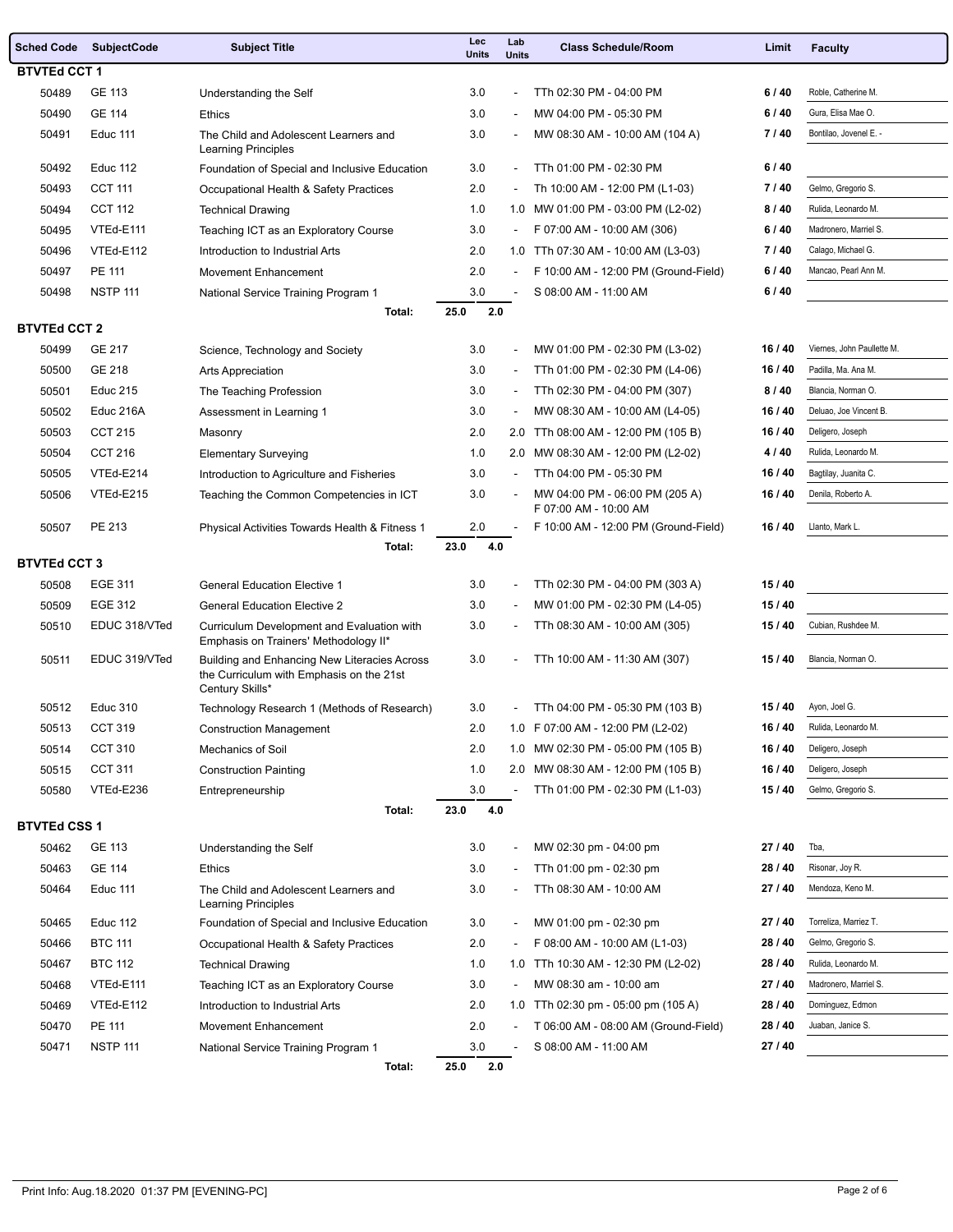|                     | <b>Sched Code SubjectCode</b> | <b>Subject Title</b>                                                                                        | Lec<br><b>Units</b> | Lab<br><b>Units</b>      | <b>Class Schedule/Room</b>                                           | Limit   | <b>Faculty</b>              |
|---------------------|-------------------------------|-------------------------------------------------------------------------------------------------------------|---------------------|--------------------------|----------------------------------------------------------------------|---------|-----------------------------|
| <b>BTVTEd CSS 2</b> |                               |                                                                                                             |                     |                          |                                                                      |         |                             |
| 50472               | GE 217                        | Science, Technology and Society                                                                             | 3.0                 | $\blacksquare$           | TTh 02:30 pm - 04:00 pm                                              | 24 / 40 | Alonzo, Khmer Griffin S.    |
| 50473               | GE 218                        | <b>Arts Appreciation</b>                                                                                    | 3.0                 |                          | MW 04:00 pm - 05:30 pm (103 A)                                       | 23/40   | Padilla, Ma. Ana M.         |
| 50474               | <b>Educ 215</b>               | The Teaching Profession                                                                                     | 3.0                 | $\blacksquare$           | MW 02:30 pm - 04:00 pm (307)                                         | 24 / 40 | Blancia, Norman O.          |
| 50475               | Educ 216A                     | Assessment in Learning 1                                                                                    | 3.0                 | $\overline{\phantom{a}}$ | TTh 01:00 PM - 02:30 PM (303 A)                                      | 23/40   |                             |
| 50476               | <b>BTC 215</b>                | <b>Digital Electronics</b>                                                                                  | 2.0                 |                          | 1.0 MW 10:00 AM - 12:30 PM (305)                                     | 24 / 40 | Cubian, Rushdee M.          |
| 50477               | <b>BTC 216</b>                | <b>Programming Fundamentals</b>                                                                             | 1.0                 |                          | 2.0 TTh 08:30 AM - 12:00 PM (302 B)                                  | 24 / 40 | Machica, Michael V.         |
| 50478               | VTEd-E214                     | Introduction to Agriculture and Fisheries                                                                   | 3.0                 |                          | TTh 04:00 pm - 05:30 pm (105 B)                                      | 23/40   |                             |
| 50479               | VTEd-E215                     | Teaching the Common Competencies in ICT                                                                     | 3.0                 |                          | MW 12:30 PM - 02:30 PM (205 A)<br>MW 07:00 AM - 08:30 AM             | 24 / 40 | Del Campo, Wendell J.       |
| 50480               | PE 213                        | Physical Activities Towards Health & Fitness 1                                                              | 2.0                 |                          | F 01:00 PM - 03:00 PM (Ground-Field)                                 | 24 / 40 | De Vera, Arlene             |
|                     |                               | Total:                                                                                                      | 23.0<br>3.0         |                          |                                                                      |         |                             |
| <b>BTVTEd CSS 3</b> |                               |                                                                                                             |                     |                          |                                                                      |         |                             |
| 50481               | EGE 311                       | <b>General Education Elective 1</b>                                                                         | 3.0                 |                          | TTh 04:00 pm - 05:30 pm                                              | 27 / 40 |                             |
| 50482               | EGE 312                       | <b>General Education Elective 2</b>                                                                         | 3.0                 |                          | MW 02:30 pm - 04:00 pm                                               | 27 / 40 |                             |
| 50483               | EDUC 318/VTed                 | Curriculum Development and Evaluation with<br>Emphasis on Trainers' Methodology II*                         | 3.0                 |                          | TTh 10:00 AM - 11:30 AM (305)                                        | 31/40   | Cubian, Rushdee M.          |
| 50484               | EDUC 319/VTed                 | Building and Enhancing New Literacies Across<br>the Curriculum with Emphasis on the 21st<br>Century Skills* | 3.0                 |                          | MW 10:30 am - 12:00 pm (104 A)                                       | 31/40   | Bontilao, Jovenel E. -      |
| 50485               | <b>Educ 310</b>               | Technology Research 1 (Methods of Research)                                                                 | 3.0                 |                          | MW 04:00 PM - 05:30 PM (103 B)                                       | 31/40   | Ayon, Joel G.               |
| 50486               | <b>BTC 319</b>                | Microprocessors and Peripherals                                                                             | 1.0                 |                          | 2.0 TTh 12:30 pm - 02:30 pm (302 B)<br>F 08:00 AM - 11:00 AM (302 B) | 31/40   | Machica, Michael V.         |
| 50487               | <b>BTC 310</b>                | Macrohardware Servicing                                                                                     | 1.0                 |                          | 2.0 MW 08:30 am - 10:30 am<br>TTh 02:30 pm - 04:00 pm                | 31/40   | Del Campo, Wendell J.       |
| 50488               | <b>BTC 311</b>                | Networking 1                                                                                                | 2.0                 |                          | 1.0 TTh 07:30 am - 10:00 am                                          | 31/40   | Del Campo, Wendell J.       |
| 50579               | VTEd-E236                     | Entrepreneurship                                                                                            | 3.0                 | $\overline{\phantom{a}}$ | MW 01:00 pm - 02:30 pm (101 C)                                       | 31/40   | Mendoza, Keno M.            |
| <b>BTVTEd ELX 1</b> |                               | Total:                                                                                                      | 22.0<br>5.0         |                          |                                                                      |         |                             |
| 50427               | <b>GE 113</b>                 | Understanding the Self                                                                                      | 3.0                 |                          | TTh 04:00 pm - 05:30 pm                                              | 3/40    | Balan, Jay                  |
| 50428               | <b>GE 114</b>                 | <b>Ethics</b>                                                                                               | 3.0                 |                          | TTh 02:30 pm - 04:00 pm                                              | 3/40    | Tagaytay, Fe Monique M.     |
| 50429               | Educ 111                      | The Child and Adolescent Learners and<br><b>Learning Principles</b>                                         | 3.0                 |                          | TTh 10:30 AM - 12:00 PM (306)                                        | 3/40    | Bontilao, Jovenel E. -      |
| 50430               | <b>Educ 112</b>               | Foundation of Special and Inclusive Education                                                               | 3.0                 |                          | TTh 07:00 AM - 08:30 AM (103 A)                                      | 3/40    | Bouffard, Kristine Karla G. |
| 50431               | <b>ELX 111</b>                | Occupational Health & Safety Practices                                                                      | 2.0                 |                          | M 03:30 pm - 05:30 pm (L1-03)                                        | 3/40    | Gelmo, Gregorio S.          |
| 50432               | <b>ELX 112</b>                | <b>Technical Drawing</b>                                                                                    | 1.0                 |                          | 1.0 TTh 08:30 AM - 10:30 AM (L2-02)                                  | 3/40    | Rulida, Leonardo M.         |
| 50433               | VTEd-E111                     | Teaching ICT as an Exploratory Course                                                                       | 3.0                 |                          | MW 10:00 am - 11:30 am                                               | 3/40    | Madronero, Marriel S.       |
| 50434               | VTEd-E112                     | Introduction to Industrial Arts                                                                             | 2.0                 |                          | 1.0 MW 01:00 PM - 03:30 PM (L3-01)                                   | 3/40    | Bontilao, Bernabe C.        |
| 50435               | PE 111                        | Movement Enhancement                                                                                        | 2.0                 |                          | F 03:00 PM - 05:00 PM (Ground-Field)                                 | 3/40    | Mancao, Pearl Ann M.        |
| 50436               | <b>NSTP 111</b>               | National Service Training Program 1                                                                         | 3.0                 |                          | S 08:00 AM - 11:00 AM                                                | 3/40    |                             |
|                     |                               | Total:                                                                                                      | 2.0<br>25.0         |                          |                                                                      |         |                             |
| <b>BTVTEd ELX 2</b> |                               |                                                                                                             |                     |                          |                                                                      |         |                             |
| 50445               | GE 217                        | Science, Technology and Society                                                                             | 3.0                 |                          | TTh 02:30 PM - 04:00 PM (302 A)                                      | 14 / 40 | Suazo, Marilou P.           |
| 50446               | GE 218                        | Arts Appreciation                                                                                           | 3.0                 |                          | TTh 10:00 am - 11:30 am                                              | 16 / 40 |                             |
| 50447               | <b>Educ 215</b>               | The Teaching Profession                                                                                     | 3.0                 | $\sim$                   | TTh 01:00 PM - 02:30 PM (307)                                        | 13/40   | Blancia, Norman O.          |
| 50448               | Educ 216A                     | Assessment in Learning 1                                                                                    | 3.0                 |                          | MW 01:00 PM - 02:30 PM (103 A)                                       | 16/40   | Tahoy, Genesesly R.         |
| 50449               | <b>ELX 215</b>                | Electronically-Controlled Domestic Household<br>Appliance Repair and Maintenance                            | 1.0                 |                          | 2.0 TTh 07:30 am - 10:00 am (L3-02)<br>T 04:00 pm - 06:00 pm (L3-02) | 13/40   | Jumawan, Francis Jay B.     |
| 50450               | <b>ELX 216</b>                | Audio & Video System Repair & Maintenance                                                                   | 1.0                 |                          | 2.0 MW 08:30 AM - 12:00 PM (L3-02)                                   | 14 / 40 | Jumawan, Francis Jay B.     |
| 50451               | VTEd-E214                     | Introduction to Agriculture and Fisheries                                                                   | 3.0                 |                          | MW 02:30 pm - 04:00 pm                                               | 16 / 40 | Mugas, Jeriel D.            |
| 50452               | VTEd-E215                     | Teaching the Common Competencies in ICT                                                                     | 3.0                 | $\overline{\phantom{a}}$ | F 01:00 PM - 04:00 PM (302 B)<br>MW 04:00 PM - 06:00 PM              | 16/40   | Machica, Michael V.         |
| 50453               | PE 213                        | Physical Activities Towards Health & Fitness 1                                                              | 2.0                 |                          | F 04:00 PM - 06:00 PM (Ground-Field)                                 | 16 / 40 | De Vera, Arlene             |
|                     |                               | Total:                                                                                                      | 22.0<br>4.0         |                          |                                                                      |         |                             |

 $\overline{\phantom{a}}$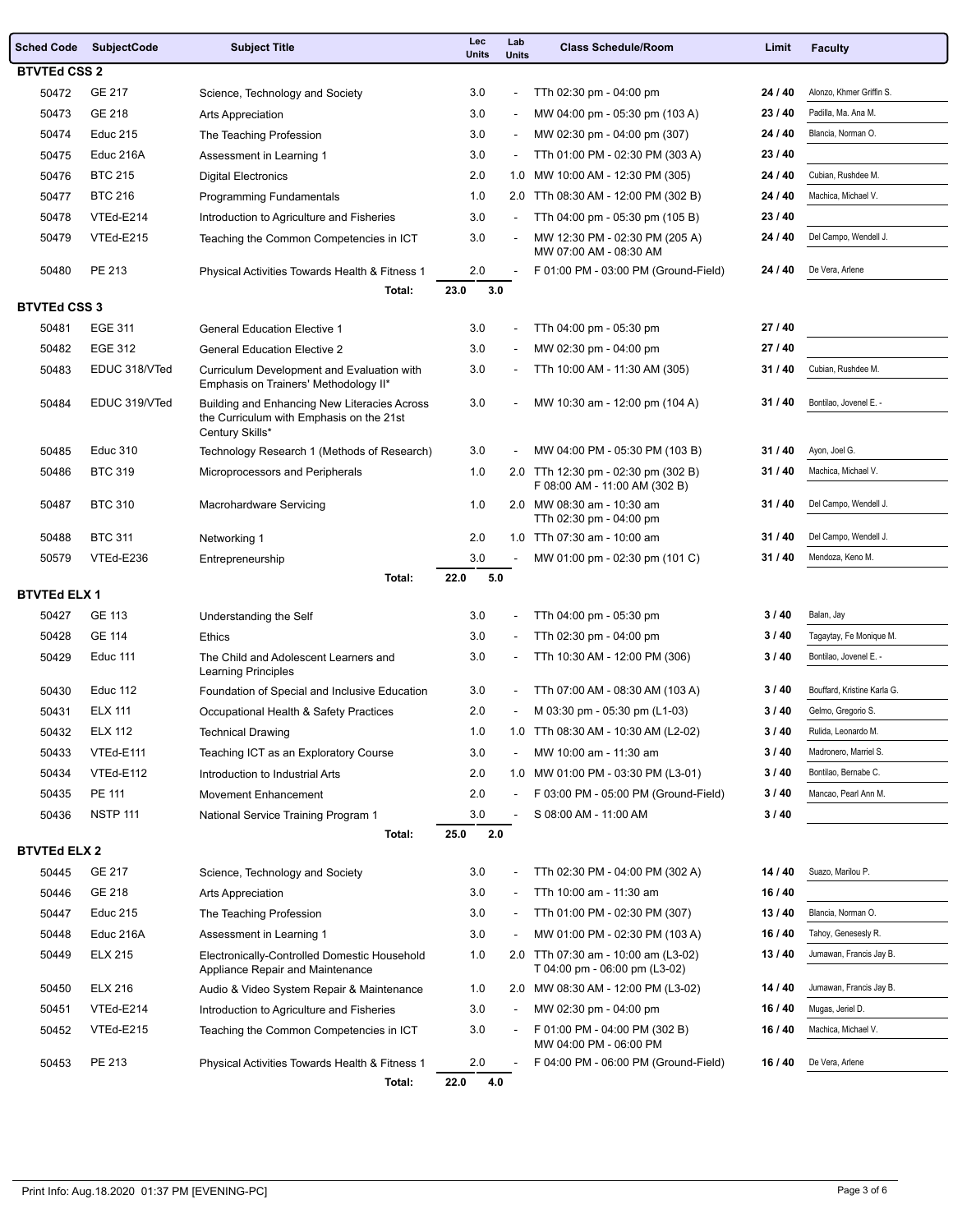| <b>Sched Code</b>   | <b>SubjectCode</b> | <b>Subject Title</b>                                                                                        | Lec<br><b>Units</b> | Lab<br><b>Units</b>          | <b>Class Schedule/Room</b>                                       | Limit   | <b>Faculty</b>              |  |
|---------------------|--------------------|-------------------------------------------------------------------------------------------------------------|---------------------|------------------------------|------------------------------------------------------------------|---------|-----------------------------|--|
| <b>BTVTEd ELX 3</b> |                    |                                                                                                             |                     |                              |                                                                  |         |                             |  |
| 50454               | EGE 311            | <b>General Education Elective 1</b>                                                                         | 3.0                 | ÷.                           | MW 08:30 am - 10:00 am                                           | 26 / 40 |                             |  |
| 50455               | EGE 312            | <b>General Education Elective 2</b>                                                                         | 3.0                 | $\overline{\phantom{a}}$     | MW 04:00 pm - 05:30 pm (101 B)                                   | 26 / 40 |                             |  |
| 50456               | EDUC 318/VTed      | Curriculum Development and Evaluation with<br>Emphasis on Trainers' Methodology II*                         | 3.0                 |                              | TTh 07:00 am - 08:30 am                                          | 29 / 40 | Cabunita, Gretchen T. -     |  |
| 50457               | EDUC 319/VTed      | Building and Enhancing New Literacies Across<br>the Curriculum with Emphasis on the 21st                    | 3.0                 |                              | MW 10:00 AM - 11:30 AM (307)                                     | 29 / 40 | Blancia, Norman O.          |  |
| 50458               | <b>Educ 310</b>    | Century Skills*<br>Technology Research 1 (Methods of Research)                                              | 3.0                 | ÷,                           | MW 01:00 PM - 02:30 PM (L3-03)                                   | 29/40   | Calago, Michael G.          |  |
| 50459               | <b>ELX 319</b>     | <b>Power Electronics</b>                                                                                    | 1.0                 | 2.0                          | TTh 01:00 PM - 04:30 PM (305)                                    | 29 / 40 | Cubian, Rushdee M.          |  |
| 50460               | <b>ELX 310</b>     | Hydraulic & Pneumatic System                                                                                | 1.0                 |                              | 2.0 TTh 08:30 AM - 12:00 PM (301)                                | 29 / 40 | Marata, Amiel B.            |  |
| 50461               | <b>ELX 311</b>     | Microcontroller                                                                                             | 1.0                 |                              | 2.0 MW 02:30 pm - 04:00 pm (L3-02)                               | 29 / 40 | Jumawan, Francis Jay B.     |  |
| 50578               | VTEd-E236          | Entrepreneurship                                                                                            | 3.0                 |                              | F 08:00 am - 12:00 pm (L3-02)<br>TTh 04:30 PM - 06:00 PM (101 C) | 30/40   | Mendoza, Keno M.            |  |
|                     |                    | Total:                                                                                                      | 21.0<br>6.0         |                              |                                                                  |         |                             |  |
| <b>BTVTEd ET 1</b>  |                    |                                                                                                             |                     |                              |                                                                  |         |                             |  |
| 50400               | <b>GE 113</b>      | Understanding the Self                                                                                      | 3.0                 | $\overline{\phantom{a}}$     | MW 01:00 pm - 02:30 pm (302 A)                                   | 25/40   | Alan, Mercedes L.           |  |
| 50401               | <b>GE 114</b>      | <b>Ethics</b>                                                                                               | 3.0                 | $\sim$                       | TTh 04:00 pm - 05:30 pm (L4-06)                                  | 25/40   | Risonar, Joy R.             |  |
| 50402               | Educ 111           | The Child and Adolescent Learners and                                                                       | 3.0                 |                              | MW 02:30 PM - 04:00 PM (302 A)                                   | 25 / 40 | Cabunita, Gretchen T. -     |  |
| 50403               | Educ 112           | Learning Principles<br>Foundation of Special and Inclusive Education                                        | 3.0                 | $\overline{\phantom{a}}$     | MW 10:00 am - 11:30 am (101 B)                                   | 25/40   | Bouffard, Kristine Karla G. |  |
| 50404               | ET 111             | Occupational Health & Safety Practices                                                                      | 2.0                 | $\sim$                       | F 10:00 AM - 12:00 PM (L1-03)                                    | 25/40   | Gelmo, Gregorio S.          |  |
| 50405               | ET 112             | <b>Technical Drawing</b>                                                                                    | 1.0                 |                              | 1.0 TTh 10:00 AM - 12:00 PM (101 A)                              | 26 / 40 | Villotes, Rolando           |  |
| 50406               | VTEd-E111          | Teaching ICT as an Exploratory Course                                                                       | 3.0                 | $\sim$                       | F 01:00 pm - 04:00 pm (306)                                      | 26 / 40 | Madronero, Marriel S.       |  |
| 50407               | VTEd-E112          | Introduction to Industrial Arts                                                                             | 2.0                 | 1.0                          | TTh 01:00 PM - 03:30 PM (L3-01)                                  | 26 / 40 | Bontilao, Bernabe C.        |  |
| 50408               | PE 111             | Movement Enhancement                                                                                        | 2.0                 |                              | Th 06:00 AM - 08:00 AM                                           | 26 / 40 | Gementiza, Elena B.         |  |
|                     |                    |                                                                                                             |                     |                              | (Ground-Field)                                                   |         |                             |  |
| 50409               | <b>NSTP 111</b>    | National Service Training Program 1                                                                         | 3.0                 |                              | S 08:00 AM - 11:00 AM                                            | 27/40   |                             |  |
| <b>BTVTEd ET 2</b>  |                    | Total:                                                                                                      | 25.0<br>2.0         |                              |                                                                  |         |                             |  |
| 50410               | <b>GE 217</b>      | Science, Technology and Society                                                                             | 3.0                 | $\overline{a}$               | TTh 02:30 PM - 04:00 PM                                          | 27/40   | Viernes, John Paullette M.  |  |
| 50411               | GE 218             | Arts Appreciation                                                                                           | 3.0                 | $\overline{\phantom{a}}$     | MW 08:30 am - 10:00 am                                           | 25/40   | Padilla, Ma. Ana M.         |  |
| 50412               | <b>Educ 215</b>    | The Teaching Profession                                                                                     | 3.0                 | $\overline{\phantom{a}}$     | TTh 01:00 PM - 02:30 PM (103 B)                                  | 21/40   | Ayon, Joel G.               |  |
| 50413               | Educ 216A          | Assessment in Learning 1                                                                                    | 3.0                 |                              | MW 02:30 pm - 04:00 pm                                           | 26 / 40 | Deluao, Joe Vincent B.      |  |
| 50414               | ET 215             | Signal and Communication Systems                                                                            | 2.0                 |                              | 2.0 TTh 08:00 AM - 12:00 PM (103 B)                              | 24 / 40 | Ayon, Joel G.               |  |
| 50415               | ET 216             | Electrical Machines (AC/DC)                                                                                 | 2.0                 |                              | 1.0 MW 10:00 am - 12:30 pm (L3-01)                               | 24 / 40 | Bontilao, Bernabe C.        |  |
| 50416               | VTEd-E214          | Introduction to Agriculture and Fisheries                                                                   | 3.0                 |                              | F 07:00 am - 10:00 am                                            | 25/40   | Bagtilay, Juanita C.        |  |
| 50417               | VTEd-E215          | Teaching the Common Competencies in ICT                                                                     | 3.0                 |                              | MW 01:00 pm - 02:30 pm<br>MW 04:00 PM - 06:00 PM                 | 25/40   | Madronero, Marriel S.       |  |
| 50418               | PE 213             | Physical Activities Towards Health & Fitness 1                                                              | 2.0                 | $\sim$                       | Th 06:00 AM - 08:00 AM<br>(Ground-Field)                         | 25/40   | Llanto, Mark L.             |  |
|                     |                    | Total:                                                                                                      | 3.0<br>24.0         |                              |                                                                  |         |                             |  |
| <b>BTVTEd ET 3</b>  |                    |                                                                                                             |                     |                              |                                                                  |         |                             |  |
| 50419               | EGE 311            | <b>General Education Elective 1</b>                                                                         | 3.0                 |                              | MW 10:00 am - 11:30 am                                           | 26 / 40 |                             |  |
| 50420               | EGE 312            | <b>General Education Elective 2</b>                                                                         | 3.0                 | $\overline{\phantom{a}}$     | MW 08:30 am - 10:00 am                                           | 26 / 40 |                             |  |
| 50421               | EDUC 318/VTed      | Curriculum Development and Evaluation with<br>Emphasis on Trainers' Methodology II*                         | 3.0                 | $\qquad \qquad \blacksquare$ | MW 01:00 PM - 02:30 PM (305)                                     | 31/40   | Cubian, Rushdee M.          |  |
| 50422               | EDUC 319/VTed      | Building and Enhancing New Literacies Across<br>the Curriculum with Emphasis on the 21st<br>Century Skills* | 3.0                 |                              | TTh 01:00 PM - 02:30 PM (104 A)                                  | 32/40   | Bontilao, Jovenel E. -      |  |
| 50423               | <b>Educ 310</b>    | Technology Research 1 (Methods of Research)                                                                 | 3.0                 | $\overline{\phantom{a}}$     | F 08:00 am - 11:00 am (L3-03)                                    | 32/40   | Calago, Michael G.          |  |
| 50424               | ET 319             | Pneumatic & Hydraulic Systems                                                                               | 2.0                 |                              | 1.0 MW 02:30 pm - 05:00 pm (L3-03)                               | 28 / 40 | Calago, Michael G.          |  |
| 50425               | ET 310             | PLC System & Programming                                                                                    | 2.0                 |                              | 1.0 $\sqrt{6}$ P 01:00 pm - 06:00 pm (301)                       | 28 / 40 | Marata, Amiel B.            |  |
| 50426               | ET 311             | Power Production, Transmission & Distribution<br>Systems                                                    | 2.0                 |                              | 1.0 TTh $08:30$ am - 11:00 am (L3-01)                            | 28 / 40 | Bontilao, Bernabe C.        |  |
| 50577               | VTEd-E236          | Entrepreneurship<br>Total:                                                                                  | 3.0<br>24.0<br>3.0  |                              | TTh 02:30 PM - 04:00 PM (104 A)                                  | 33/40   | Mugas, Jeriel D.            |  |
|                     |                    |                                                                                                             |                     |                              |                                                                  |         |                             |  |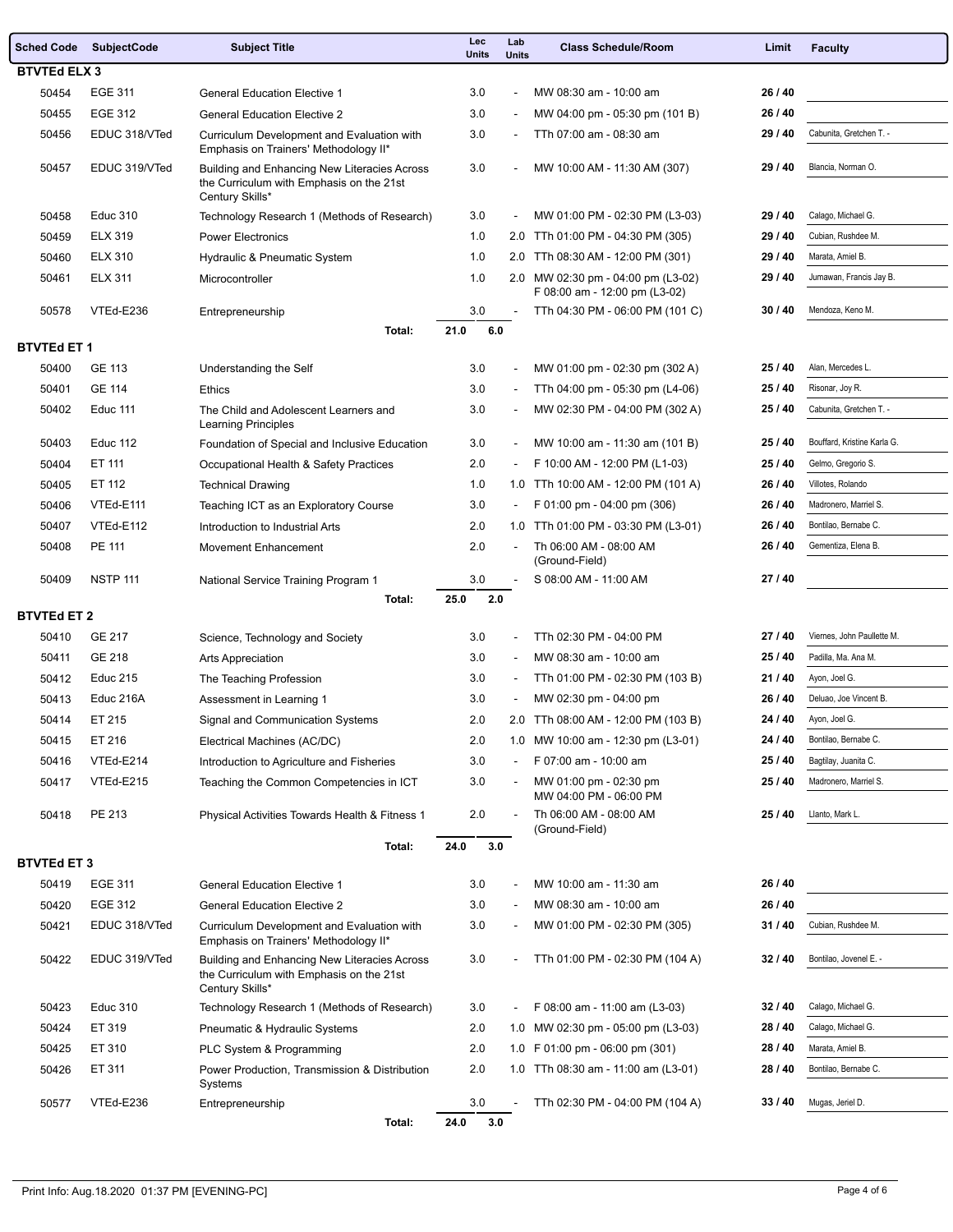| <b>Sched Code</b>     | <b>SubjectCode</b> | <b>Subject Title</b>                                                                                        | Lec<br><b>Units</b> | Lab<br><b>Units</b>      | <b>Class Schedule/Room</b>                                          | Limit   | <b>Faculty</b>           |  |
|-----------------------|--------------------|-------------------------------------------------------------------------------------------------------------|---------------------|--------------------------|---------------------------------------------------------------------|---------|--------------------------|--|
| <b>BTVTEd HVACR 1</b> |                    |                                                                                                             |                     |                          |                                                                     |         |                          |  |
| 50365                 | GE 113             | Understanding the Self                                                                                      | 3.0                 | $\overline{a}$           | TTh 02:30 PM - 04:00 PM (L4-05)                                     | 8/40    | Macarayo, Restituta D.   |  |
| 50366                 | <b>GE 114</b>      | <b>Ethics</b>                                                                                               | 3.0                 |                          | MW 04:00 PM - 05:30 PM (L4-06)                                      | 8/40    | Reginio, Francis N.      |  |
| 50367                 | Educ 111           | The Child and Adolescent Learners and<br>Learning Principles                                                | 3.0                 | $\blacksquare$           | MW 08:30 AM - 10:00 AM (104 A)                                      | 8/40    | Bontilao, Jovenel E. -   |  |
| 50368                 | <b>Educ 112</b>    | Foundation of Special and Inclusive Education                                                               | 3.0                 | $\overline{\phantom{a}}$ | TTh 01:00 PM - 02:30 PM (L4-05)                                     | 8/40    | Gamao, Ruchela P.        |  |
| 50369                 | <b>HVAC 111</b>    | Occupational Health & Safety Practices                                                                      | 2.0                 |                          | Th 10:00 AM - 12:00 PM (L1-03)                                      | 8/40    | Gelmo, Gregorio S.       |  |
| 50370                 | <b>HVAC 112</b>    | <b>Technical Drawing</b>                                                                                    | 1.0                 | 1.0                      | MW 01:00 PM - 03:00 PM (L2-02)                                      | 9/40    | Rulida, Leonardo M.      |  |
| 50371                 | VTEd-E111          | Teaching ICT as an Exploratory Course                                                                       | 3.0                 |                          | F 07:00 AM - 10:00 AM (306)                                         | 8/40    | Madronero, Marriel S.    |  |
| 50372                 | VTEd-E112          | Introduction to Industrial Arts                                                                             | 2.0                 |                          | 1.0 TTh 07:30 AM - 10:00 AM (L3-03)                                 | 8/40    | Calago, Michael G.       |  |
| 50373                 | PE 111             | Movement Enhancement                                                                                        | 2.0                 |                          | T 10:00 AM - 12:00 PM (Ground-Field)                                | 8/40    | Gementiza, Elena B.      |  |
| 50374                 | <b>NSTP 111</b>    | National Service Training Program 1                                                                         | 3.0                 |                          | S 08:00 AM - 11:00 AM                                               | 8/40    |                          |  |
|                       |                    | Total:                                                                                                      | 25.0<br>2.0         |                          |                                                                     |         |                          |  |
| <b>BTVTEd HVACR 2</b> |                    |                                                                                                             |                     |                          |                                                                     |         |                          |  |
| 50375                 | GE 217             | Science, Technology and Society                                                                             | 3.0                 | $\overline{\phantom{a}}$ | MW 01:00 PM - 02:30 PM (L3-02)                                      | 16/40   | Alonzo, Khmer Griffin S. |  |
| 50376                 | GE 218             | Arts Appreciation                                                                                           | 3.0                 |                          | TTh 01:00 PM - 02:30 PM (L4-06)                                     | 17/40   | Tuban, Jenifer R.        |  |
| 50377                 | <b>Educ 215</b>    | The Teaching Profession                                                                                     | 3.0                 | $\blacksquare$           | TTh 02:30 PM - 04:00 PM (307)                                       | 16/40   | Blancia. Norman O.       |  |
| 50378                 | Educ 216A          | Assessment in Learning 1                                                                                    | 3.0                 |                          | MW 08:30 AM - 10:00 AM                                              | 17/40   | Deluao, Joe Vincent B.   |  |
| 50379                 | <b>HVAC 215</b>    | Domestic RAC System Service                                                                                 | 2.0                 | 2.0                      | TTh 08:00 AM - 12:00 PM (104 A)                                     | 17/40   | Mugas, Jeriel D.         |  |
| 50380                 | <b>HVAC 216</b>    | Instrumentation and Control Devices                                                                         | 1.0                 | 1.0                      | MW 10:00 AM - 12:30 PM (104 B)                                      | 17/40   | Racaza, Heber Shechem B. |  |
| 50381                 | VTEd-E214          | Introduction to Agriculture and Fisheries                                                                   | 3.0                 | $\overline{\phantom{a}}$ | TTh 04:00 PM - 05:30 PM                                             | 17/40   | Bagtilay, Juanita C.     |  |
| 50382                 | VTEd-E215          | Teaching the Common Competencies in ICT                                                                     | 3.0                 | $\blacksquare$           | MW 04:00 PM - 06:00 PM (205 A)<br>F 07:00 AM - 10:00 AM             | 17/40   | Denila, Roberto A.       |  |
| 50383                 | PE 213             | Physical Activities Towards Health & Fitness 1                                                              | 2.0                 |                          | F 03:00 PM - 05:00 PM (Ground-Field)                                | 17/40   | Gementiza, Elena B.      |  |
|                       |                    | Total:                                                                                                      | 23.0<br>3.0         |                          |                                                                     |         |                          |  |
| <b>BTVTEd HVACR 3</b> | <b>EGE 311</b>     |                                                                                                             | 3.0                 |                          | TTh 02:30 PM - 04:00 PM (303 A)                                     | 16 / 40 |                          |  |
| 50392<br>50393        | <b>EGE 312</b>     | <b>General Education Elective 1</b><br><b>General Education Elective 2</b>                                  | 3.0                 | $\overline{\phantom{a}}$ | MW 01:00 PM - 02:30 PM (L4-05)                                      | 16 / 40 |                          |  |
| 50394                 | EDUC 318/VTed      | Curriculum Development and Evaluation with                                                                  | 3.0                 |                          | TTh 08:30 AM - 10:00 AM (305)                                       | 18/40   | Cubian, Rushdee M.       |  |
|                       |                    | Emphasis on Trainers' Methodology II*                                                                       |                     |                          |                                                                     |         |                          |  |
| 50395                 | EDUC 319/VTed      | Building and Enhancing New Literacies Across<br>the Curriculum with Emphasis on the 21st<br>Century Skills* | 3.0                 |                          | TTh 10:00 AM - 11:30 AM (307)                                       | 18/40   | Blancia. Norman O.       |  |
| 50396                 | <b>Educ 310</b>    | Technology Research 1 (Methods of Research)                                                                 | 3.0                 |                          | TTh 04:00 PM - 05:30 PM (103 B)                                     | 18/40   | Ayon, Joel G.            |  |
| 50397                 | <b>HVAC 319</b>    | Heat Pump Operation                                                                                         | 1.0                 |                          | 1.0 F 08:00 AM - 12:00 PM (104 B)                                   | 17 / 40 | Racaza, Heber Shechem B. |  |
| 50398                 | <b>HVAC 310</b>    | Ancillary Equipment Service and Repair                                                                      | 1.0                 |                          | 1.0 MW 02:30 PM - 04:30 PM (104 B)                                  | 17/40   | Racaza, Heber Shechem B. |  |
| 50399                 | <b>HVAC 311</b>    | Mobile Refrigeration & Air -conditioning<br>Installation and Maintenance                                    | 2.0                 |                          | 2.0 MW 04:30 PM - 06:00 PM (104 B)<br>F 01:00 PM - 06:00 PM (104 B) | 17/40   | Racaza, Heber Shechem B. |  |
| 50576                 | VTEd-E236          | Entrepreneurship                                                                                            | 3.0                 |                          | TTh 01:00 PM - 02:30 PM (L1-03)                                     | 18/40   | Gelmo, Gregorio S.       |  |
|                       |                    | Total:                                                                                                      | 22.0<br>4.0         |                          |                                                                     |         |                          |  |
| <b>BTVTEd MT 1</b>    |                    |                                                                                                             |                     |                          |                                                                     |         |                          |  |
| 50330                 | GE 113             | Understanding the Self                                                                                      | 3.0                 | $\overline{\phantom{a}}$ | MW 01:00 pm - 02:30 pm                                              | 5/40    | Alonzo, Khmer Griffin S. |  |
| 50331                 | GE 114             | <b>Ethics</b>                                                                                               | 3.0                 | $\overline{\phantom{a}}$ | TTh 08:30 am - 10:00 am (L4-05)                                     | 5/40    | Gura, Elisa Mae O.       |  |
| 50332                 | Educ 111           | The Child and Adolescent Learners and<br>Learning Principles                                                | 3.0                 |                          | TTh 10:00 am - 11:30 am                                             | 5/40    | Cabunita. Gretchen T. -  |  |
| 50333                 | <b>Educ 112</b>    | Foundation of Special and Inclusive Education                                                               | 3.0                 | $\overline{\phantom{a}}$ | MW 02:30 pm - 04:00 pm                                              | 5/40    | Gamao, Ruchela P.        |  |
| 50334                 | MT 111             | Occupational Health & Safety Practices                                                                      | 2.0                 | $\overline{\phantom{a}}$ | M 04:00 PM - 06:00 PM (101 A)                                       | 5/40    | Villotes, Rolando        |  |
| 50335                 | MT 112             | <b>Technical Drawing</b>                                                                                    | 1.0                 | 1.0                      | TTh 02:30 PM - 04:30 PM (101 A)                                     | 5/40    | Villotes, Rolando        |  |
| 50336                 | VTEd-E111          | Teaching ICT as an Exploratory Course                                                                       | 3.0                 | $\blacksquare$           | TTh 01:00 PM - 02:30 PM (306)                                       | 5/40    | Madronero, Marriel S.    |  |
| 50337                 | VTEd-E112          | Introduction to Industrial Arts                                                                             | 2.0                 |                          | 1.0 MW 08:30 am - 11:00 am (L1-03)                                  | 5/40    | Gelmo, Gregorio S.       |  |
| 50338                 | PE 111             | Movement Enhancement                                                                                        | 2.0                 | $\overline{\phantom{a}}$ | F 08:00 AM - 10:00 AM (Ground-Field)                                | 5/40    | Mancao, Pearl Ann M.     |  |
| 50339                 | <b>NSTP 111</b>    | National Service Training Program 1                                                                         | 3.0                 |                          | S 08:00 AM - 11:00 AM                                               | 5/40    |                          |  |
|                       |                    | Total:                                                                                                      | 25.0<br>2.0         |                          |                                                                     |         |                          |  |